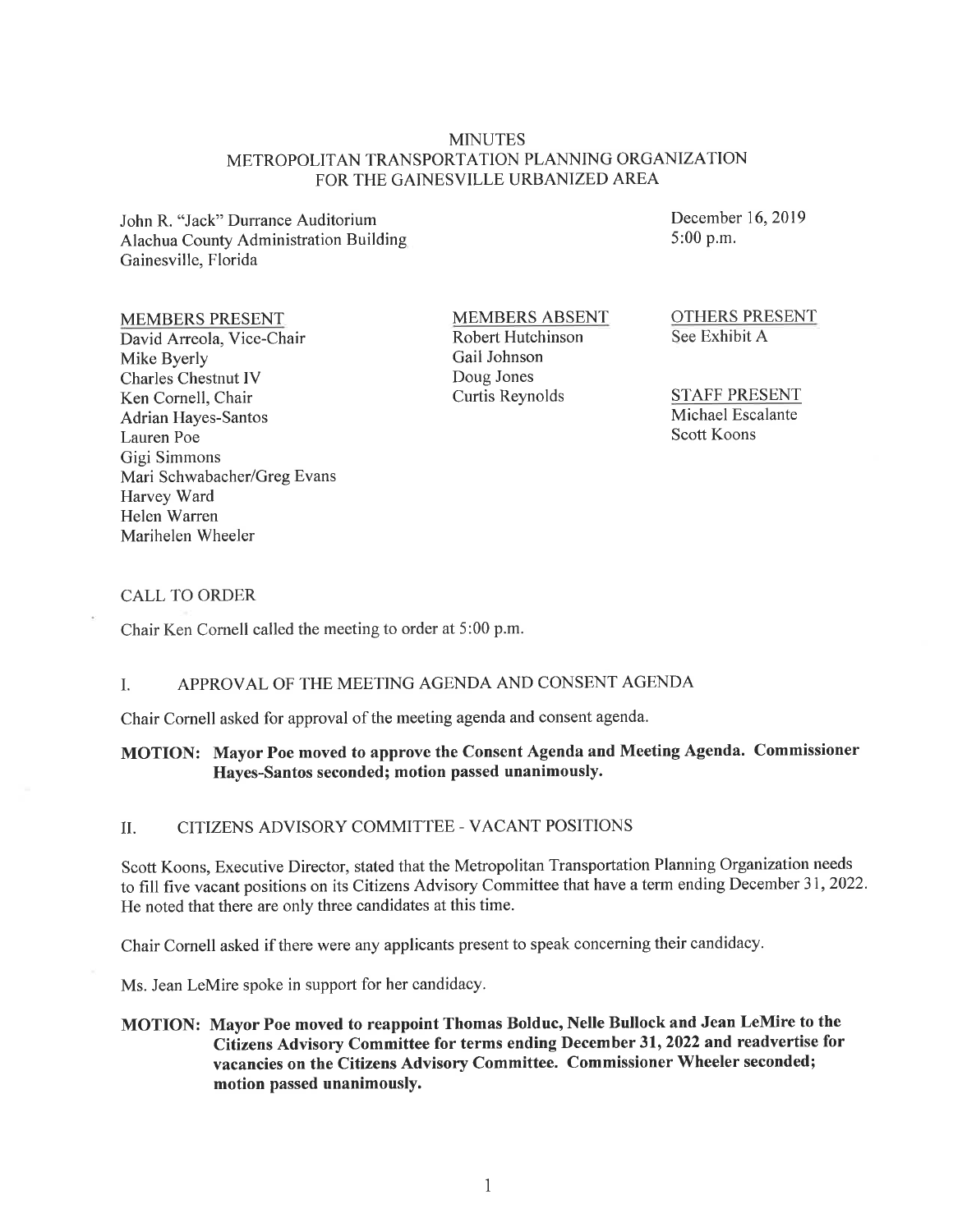#### III. ELECTION OF OFFICERS

Mr. Koons stated that the Metropolitan Transportation Planning Organization needed to elect a Chair, Vice-Chair and Secretary/Treasurer for the coming year. He identified the current officers and noted that the Chair traditionally alternates between the City Commission and Board of County Commissioners. He stated that the Bylaws do not preclude officers from serving consecutive terms.

### MOTION: Commissioner Hayes-Santos moved to elect Commissioner David Arreola as Chair, Commissioner Charles Chestnut IV as Vice-Chair and Commissioner Adrian Hayes-Santos as Secretary/Treasurer. Commissioner Wheeler seconded; motion passed unanimously.

### IV. AUDIT REVIEW COMMITTEE

Mr. Koons asked that the Metropolitan Transportation Planning Organization appoint two members to an Audit Review Committee. He noted that the Metropolitan Transportation Planning Organization Secretary/Treasurer traditionally chairs this committee.

## MOTION: Mayor Poe moved to appoint Commissioner Adrian Hayes-Santos and Commissioner Robert Hutchinson to the Audit Review Committee and to have Commissioner Hayes-Santos serve as Committee Chair. Commissioner Byerly seconded; motion passed unanimously.

# V. FLORIDA METROPOLITAN PLANNING ORGANIZATION ADVISORY COUNCIL

Mr. Koons asked the Metropolitan Transportation Planning Organization to appoint a voting representative and two alternate representatives to the Metropolitan Planning Organization Advisory Council for 2020. He noted that currently Commissioner Hayes-Santos serves as the voting representative and Commissioner Arreola and Commissioner Chestnut serve as the alternate representatives.

## MOTION: Commissioner Simmons moved to appoint Commissioner Gail Johnson as the voting representative and Commissioner Marihelen Wheeler and Commissioner Harvey Ward as the alternate representatives to the Florida Metropolitan Planning Organization Advisory Council. Commissioner Byerly seconded; motion passed unanimously.

#### VI. NEXT METROPOLITAN TRANSPORTATION PLANNING ORGANIZATION MEETING

Mr. Koons announced that the next Metropolitan Transportation Planning Organization meeting is scheduled for February 25, 2020 at 3:00 p.m.

## VII. COMMENTS

## A. METROPOLITAN TRANSPORTATION PLANNING ORGANIZATION MEMBERS

A member discussed his concern for the June 22, 2020 meeting date and the City Commission summer recess.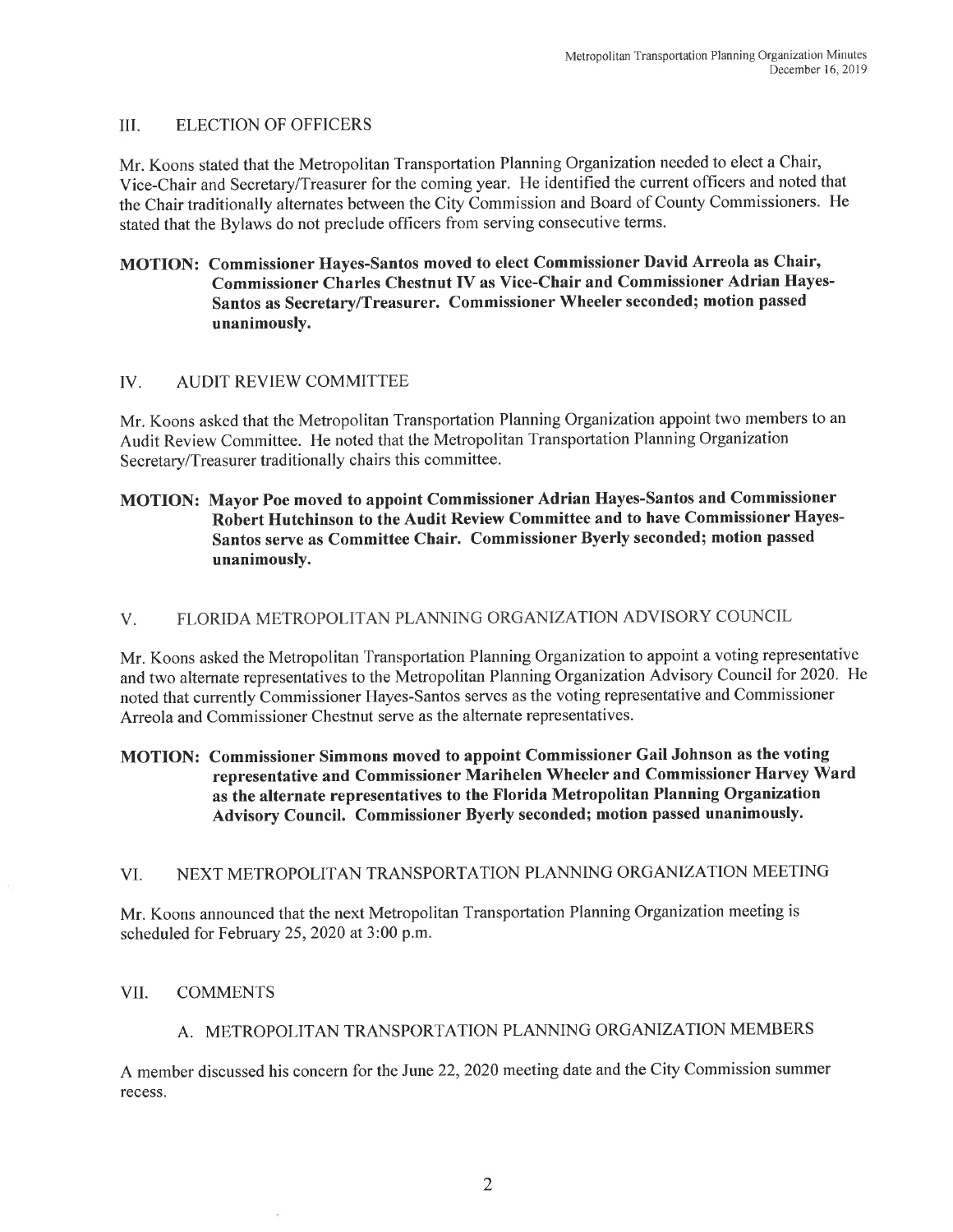A member discussed the opening of the South Main Street reconstruction project.

Vice-Chair David Arreola thanked Commissioner Cornell for his service as Chair.

Mr. Koons presented Commissioner Cornell a plaque for his service as Chair.

B. CITIZENS

There were no citizens' comments.

### C. CHAIR'S REPORT

Mr. Koons announced the dates of March 20-22, 2020 in Orlando and April 17-19, 2020 in Tampa for the Metropolitan Planning Organization Advisory Council Institute.

Chair Cornell thanked the members for their support during his tenure as Chair.

ADJOURNMENT

The meeting was adjourned at 5:12 p.m.

 $6/24/20$ 

Adrian Hayes-Santos, Secretary/Treasurer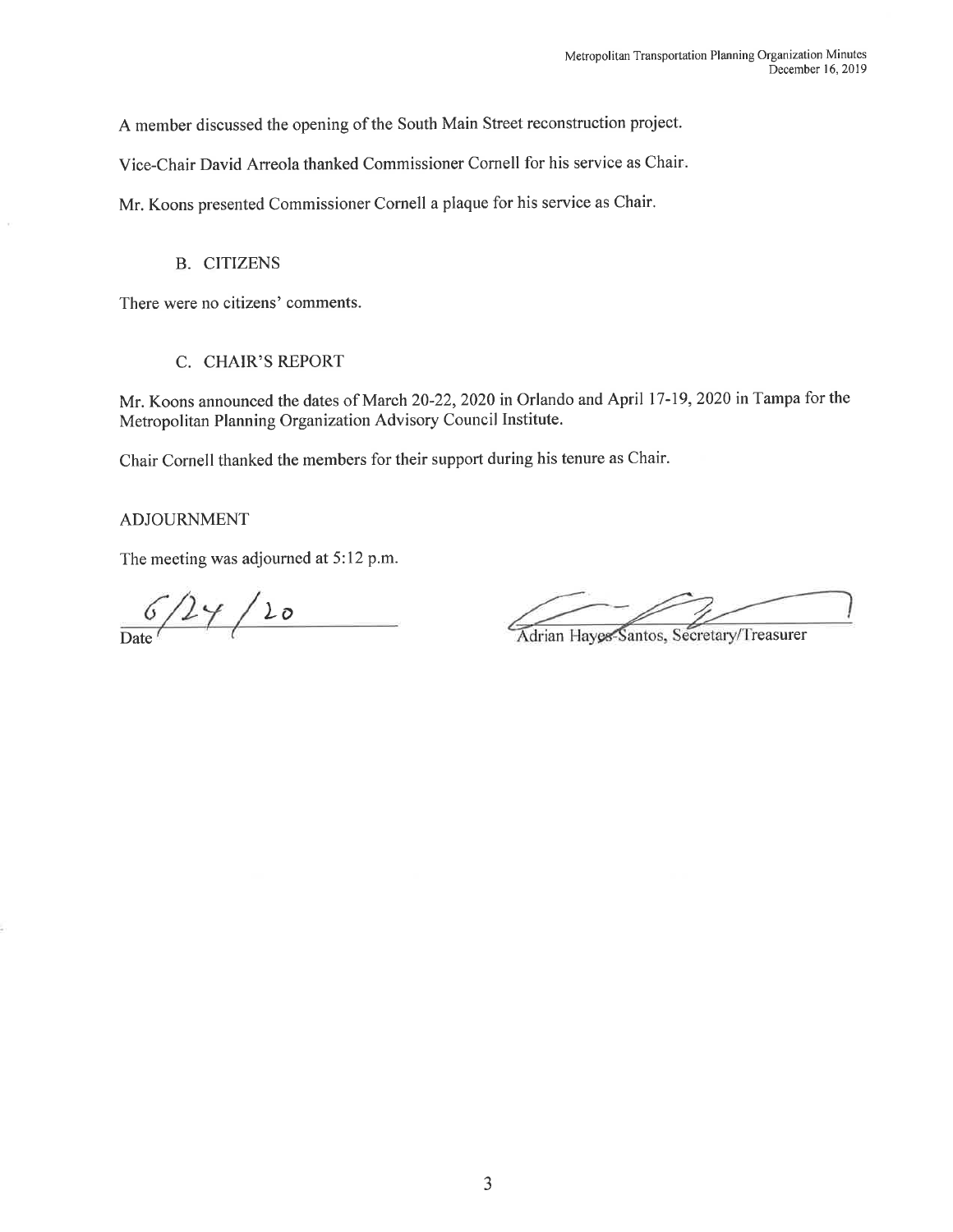# EXHIBIT A

## Interested Citizens

## Alachua County

## **City of Gainesville**

#### Florida Department of Transportation

 $\langle \psi \rangle$ 

Jean LeMire Ricky Quintana

Chris Dawson Sylvia Torres

Deborah Leistner

None

\*Via telephone

# Spoke and provided written comments

t:\rnike\em20\rntpo\minutes\decl 6min.doc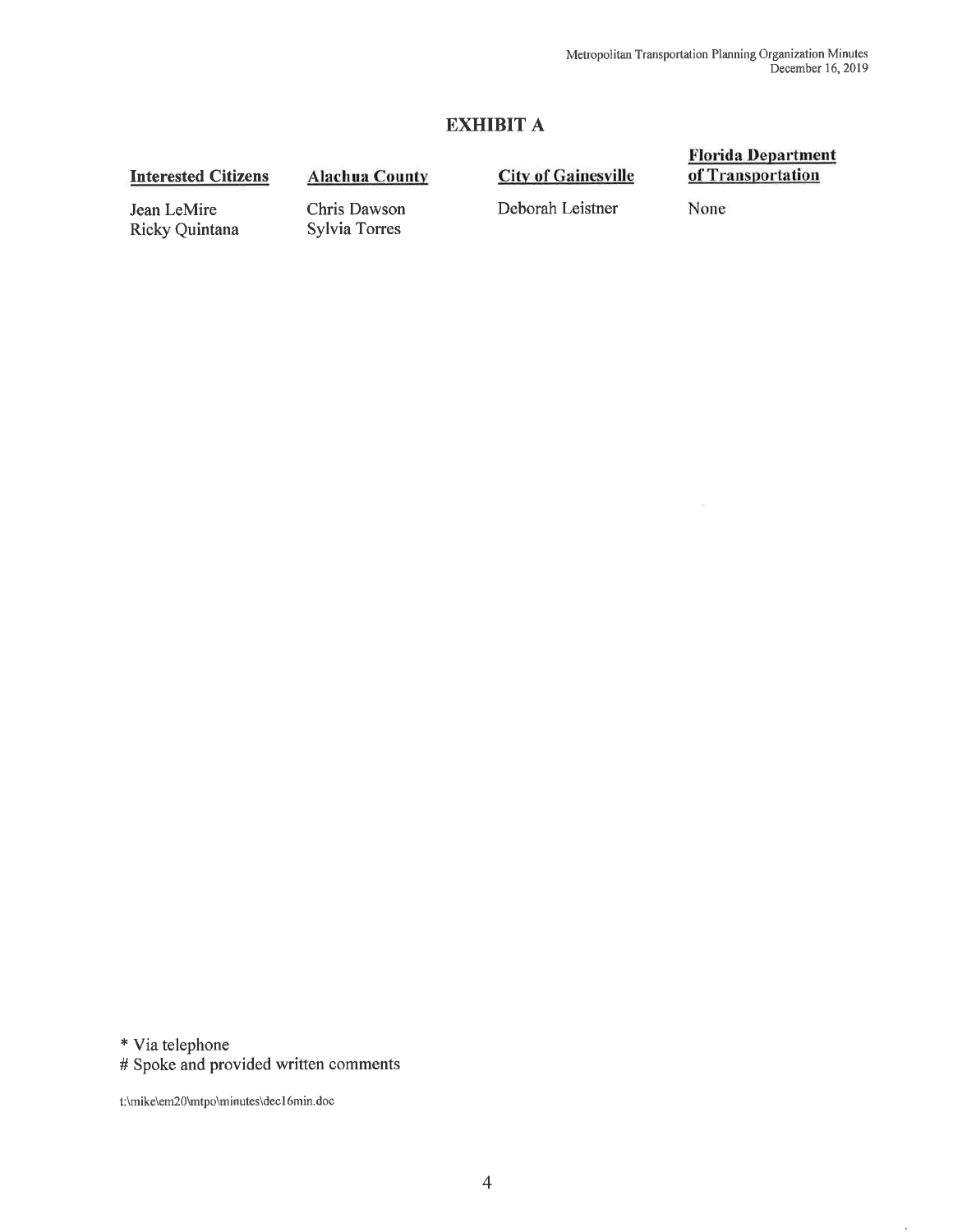

Serving Alachua Bradford • Columbia Dixie • Gilchrist • Hamilton Lafayette • Levy • Madison Suwannee • Taylor • Union Counties

2009 NW 87th Piece, Gainesville, FL 82658-1 SOS • 852. 956. 2200

## CONSENT AGENDA METROPOLITAN TRANSPORTATION PLANNING ORGANIZATION FOR THE GAINESVILLE URBANIZED AREA

| John R. "Jack" Durrance Auditorium<br>Alachua County Administration Building, Gainesville, Florida |  |                                                                                                                                                                                   | 5:00 p.m.<br><b>December 16, 2019</b>              |
|----------------------------------------------------------------------------------------------------|--|-----------------------------------------------------------------------------------------------------------------------------------------------------------------------------------|----------------------------------------------------|
|                                                                                                    |  |                                                                                                                                                                                   | <b>STAFF RECOMMENDATION</b>                        |
| Page $*7$                                                                                          |  | CA. 1 Minutes - October 28, 2019                                                                                                                                                  | <b>APPROVE MINUTES</b>                             |
|                                                                                                    |  | This set of Metropolitan Transportation Planning Organization minutes is ready for review.                                                                                        |                                                    |
| Page $*21$                                                                                         |  | CA. 2 2020 Meeting Schedule                                                                                                                                                       | <b>APPROVE STAFF</b><br><b>RECOMMENDATION</b>      |
|                                                                                                    |  | The Metropolitan Transportation Planning Organization 2020 Meeting Schedule needs to<br>be approved.                                                                              |                                                    |
| Page $*23$                                                                                         |  | CA. 3 Safety Performance Measures and Targets                                                                                                                                     | <b>APPROVE JOINT</b><br><b>RECOMMENDATION</b>      |
|                                                                                                    |  | The Metropolitan Transportation Planning Organization needs to set safety performance<br>measures and targets (see Exhibit 1).                                                    |                                                    |
| Page #33                                                                                           |  | CA. 4 Year 2045 Long-Range Transportation Plan -<br><b>Public Participation Plan</b>                                                                                              | <b>APPROVE JOINT</b><br><b>RECOMMENDATION</b>      |
|                                                                                                    |  | The Consultant has prepared a Public Participation Plan concerning the Year 2045 Long-Range<br>Transportation Plan update process.                                                |                                                    |
| Page $*55$                                                                                         |  | CA. 5 Draft Fiscal Years 2020-21 to 2024-25 Five-Year<br><b>Tentative Work Program Comments -</b><br><b>Florida Department of Transportation Response</b>                         | <b>FOR INFORMATION ONLY</b>                        |
|                                                                                                    |  | The Florida Department of Transportation has provided a response to the Metropolitan<br>Transportation Planning Organization comments on the draft Tentative Work Program.        |                                                    |
| Page $*67$                                                                                         |  | CA. 6 Regional Transit System Transit Development Plan -<br><b>Status Report</b>                                                                                                  | <b>NO ACTION REQUIRED</b><br><b>RECOMMENDATION</b> |
|                                                                                                    |  | The City of Gainesville has approved its Transit Development Plan. The plan will be used<br>to address transit priorities in the Year 2045 Long-Range Transportation Plan update. |                                                    |

Dedicated to improving the quality of life of the Region's citizens,

by enhancing public ssfety, protecting regional resources,

promoting economic development end providing technical services to local governments.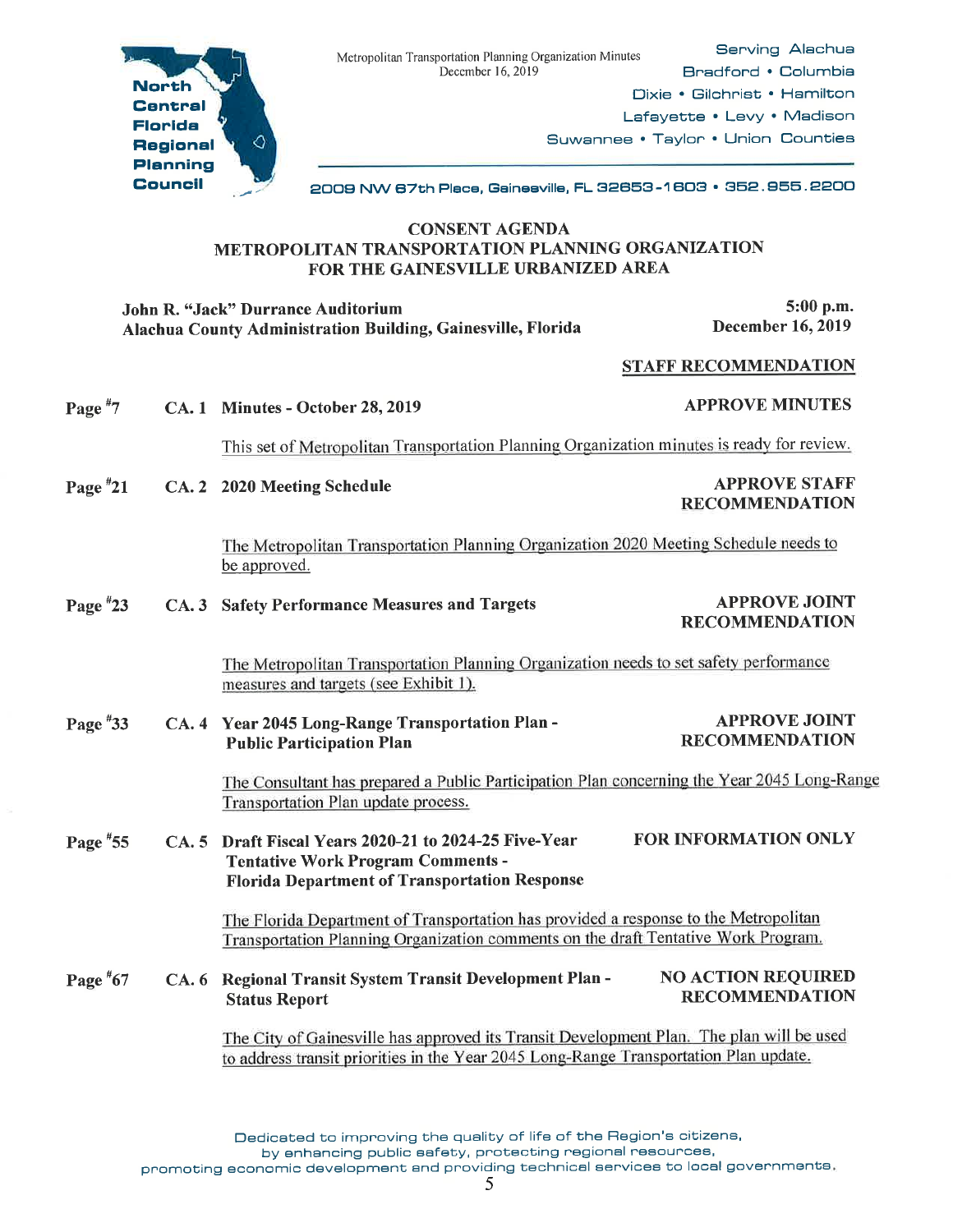#### Page #85 CA. 7 Multi-use Corridors of Regional Economic Significance NO ACTION REQUIRED

Materials discussed at the October 29, 2019 Metropolitan Planning Organization Advisory Council meeting concerning the Multi-use Corridors of Regional Significance are attached.

#### Page #109 CA. 8 Strategic Intermodal System Modifications NO ACTION REQUIRED

The Florida Department of Transportation has informed the Metropolitan Transportation Planning Organization of modifications to the Strategic Intermodal System within the Gainesville Metropolitan Area.

#### Page #117 CA. 9 Florida Metropolitan Planning Organization Advisory Council - 2020 Weekend Institute NO ACTION REQUIRED

The Florida Metropolitan Planning Organization Advisory Council has announced meeting dates for its Weekend Institute and provided application forms.

## Page #125 CA. 10 Transportation Disadvantaged Program - APPOINT MS. NALSEN Alachua County Transportation Disadvantaged Board Appointment

Christina Nalsen has applied for appointment as the alternate Florida Department of Transportation Representative.

#### Page #131 CA. 11 Transportation Disadvantaged Program - Status Report NO ACTION REQUIRED

The Metropolitan Transportation Planning Organization has requested regular status reports concerning this program.